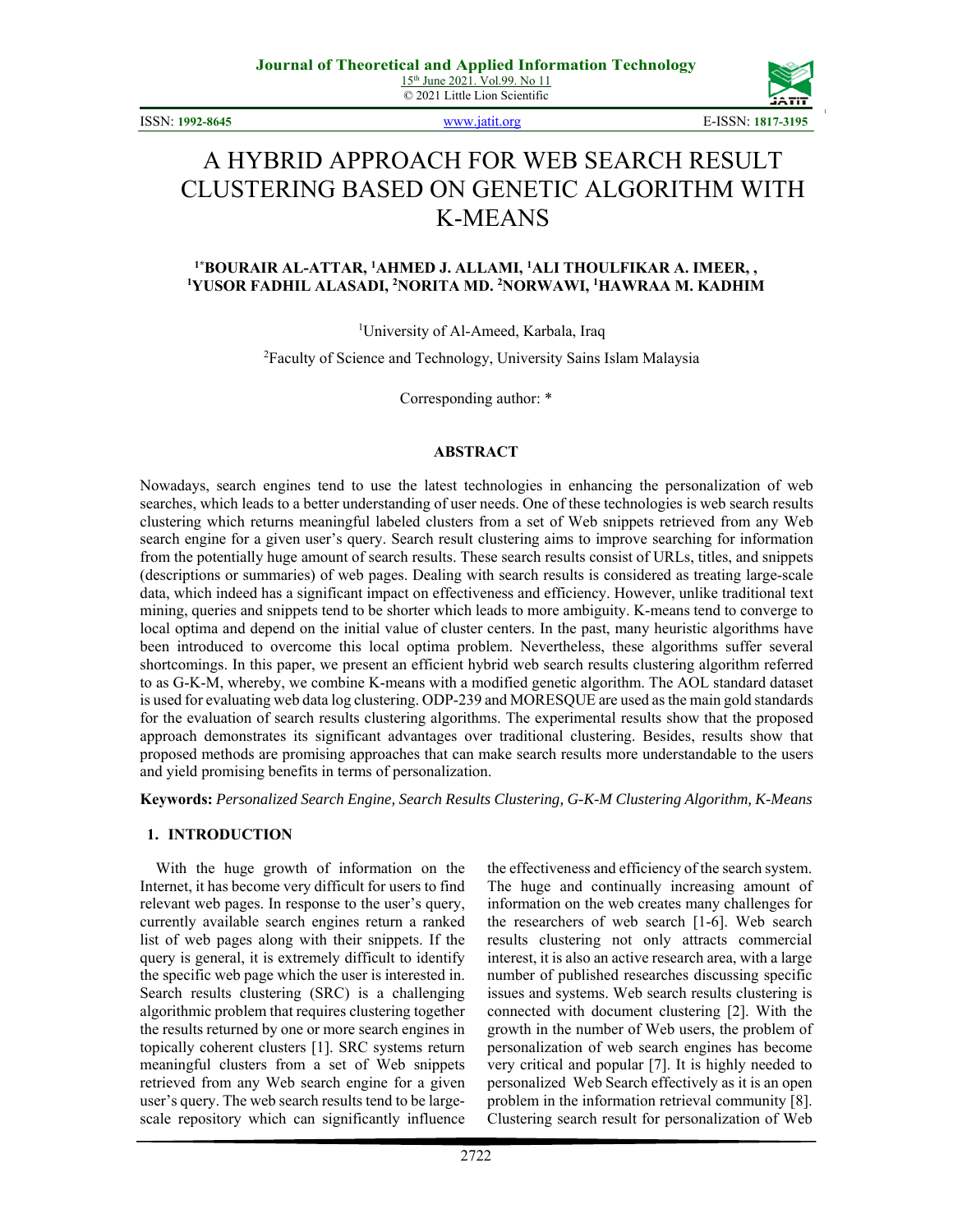# **Journal of Theoretical and Applied Information Technology**

15th June 2021. Vol.99. No 11 © 2021 Little Lion Scientific





search brings several interesting challenges[3, 4]: first, since fast retrieval is one of the primary concerns in a web search, clustering methods are desired to have a quick response time. Second, limited data is available for clustering i.e. the data consists of a URL, a title, and a small description or snippet of a web page. The limited amount of data makes a clustering task more difficult. Third, in search clustering methods, different sizes and numbers of clusters can result from different user queries. So efficient clustering algorithm is desired to enhance the effectiveness and efficiency of the personalization of Web search [5, 7]. Thus it brings interesting clustering challenges in the personalized search framework. Clustering results should change dynamically to detect the changes in the user's interest and to reflect the personalized ranking of search results. However, traditional clustering algorithms are regarded as "static" since the clustering result cannot reflect the changes in the user's interest and reflect the personalized ranking of search results[8,9]. Besides, the high dimensionality and sparsity of the text feature space and phenomena such as polysemy and synonymy can only be handled in a way that is provided to measure term similarity [10-12]. Traditional clustering algorithms do not consider the semantic relationships among words[10]. The sensitivity to initial values and cluster centers of the traditional clustering algorithms reduces its best [13-15]. These methods are still sensitive to the selection of the initial cluster prototypes [16], and require the number of clusters to be specified in advance. However, in search clustering methods, different sizes and numbers of clusters can result from different user queries. The number of clusters in web search clustering is generally unknown [4]. Therefore, search clustering methods need to have a mechanism that can determine the number of clusters in the data [4]. In order to alleviate the shortcomings of traditional clustering methods. This research used in this article presents a hybrid clustering method G-K-M which combines a novel genetic algorithm with K-means clustering method for personalized web search engine. This paper is split into four main sections: In Section Two, we discussed related works on personalized web search engine documents [17]. Then in Section three, we described how do we implementing out our review. And Section four will be on the experimental findings, and finally, Section five and will be the conclusion of our work.

# **2. RELATED WORK**

Many methods and approaches have been proposed in terms of web search personalization. For instance, In the area of Personalization of web search, [11] uses a combination of heuristics and kmeans technique using cosine similarity. Their heuristic approach detects the initial value of k for creating initial centroids. This eliminates the problem of external specification of the value k, which may lead to unwanted results if wrongly specified. The centroids created in this way are more specific and meaningful in the context of web search results. Another advantage of the proposed method is the removal of the objective means function of kmeans which makes clusters' sizes the same. The result of the proposed approach consists of different clusters of documents having different sizes [18] propose a method of search result clustering based on a heuristic search on the graph induced by the hyperlinks among the documents of search result [19] uses a genetic algorithm to improve the quality of clusters and produce better results. In this paper, the genetic algorithm is used for improving the cluster quality for effective Personalization of web search based on clustered query sessions [20] presents an approach to provide personalized query suggestions based on a genetic algorithm-based clustering technique. This improves retrieval effectiveness and relevancy by expanding the query with additional words. The main objective of this work is to improve the retrieval of information by expanding the user's query based on the user's domain of interest [21]. The Genetic Algorithm(GA) is used for cluster optimization to improve the quality of clusters for effective personalized web search. The processing involved in applying the genetic algorithm for clusters optimization is done offline and has no impact on the performance of online processing of personalized Web Search using these optimal sets of clusters. The latest work investigates the limitations of existing text clustering methods and addresses these limitations by providing five new text clustering methods–Query [22]. Sense Clustering (OSC), Dirichlet Weighted K-means (DWKM), Multi-View Multi-Objective Evolutionary Algorithm (MMOEA), Multi-objective Document Clustering (MDC), and Multi-Objective Multi-View Ensemble Clustering (MOMVEC). These five new clustering methods showed that the use of rich features in text clustering methods could outperform the existing state-of-the-art text clustering methods Multi-Objective Document Clustering (MDC) and Multi-Objective Multi-View Ensemble Clustering (MOMVEC). These five new clustering methods showed that the use of rich features in text clustering methods could outperform the existing state-of-the-art text clustering methods. These new text clustering methods demonstrated that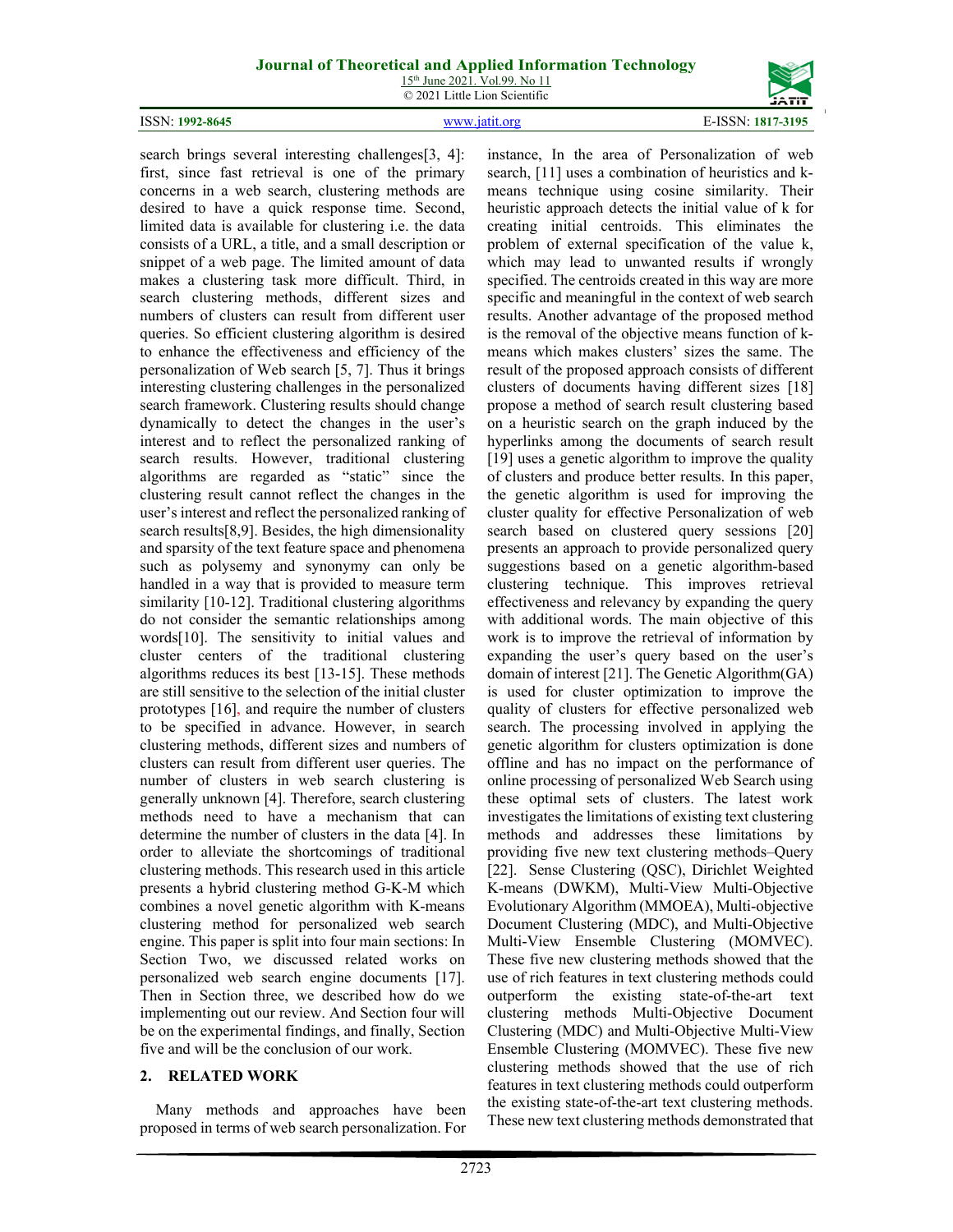### **Journal of Theoretical and Applied Information Technology**

15th June 2021. Vol.99. No 11 © 2021 Little Lion Scientific

ISSN: **1992-8645** www.jatit.org E-ISSN: **1817-3195**



the rich features are very useful in clustering to determine the similarity of documents and can play an important role in deriving high-quality clusters. Their result proves clustering method based on semantic feature weighting provides better quality clusters with meaningful labels as compared to traditional algorithms. With the growth in the number of Web users, the problem of personalization of web search engines has become very critical and popular [7]. It is highly needed to personalized Web Search effectively as it is an open problem in the information retrieval community [8]. Search result clustering is considered to be a special case of document clustering because of its following unique challenges [23,24]: first, since fast retrieval is one of the primary concerns in a web search, search result clustering methods are desired to have a quick response time. Second, unlike document clustering, limited data is available for search result clustering methods. Generally, the data consists of a URL, a title, and a small description or snippet of a web page. The limited amount of data makes a clustering

task more difficult. Third, in search clustering methods, different sizes and numbers of clusters can result from different user queries. As stated by [25], future pointers for enhancing search results clustering problem is to introduce new approaches for estimating the number of clusters instead of a set number of clusters to a fixed size. Therefore, search clustering methods need to have a mechanism such meta-heuristic search algorithm which can determine the number of clusters in the data [26].

#### **3. PROPOSED METHOD**

This study framework includes all the stages of implementing the proposed method. Such stages determine the process of collecting the dataset, preprocessing tasks, feature extraction, and the clustering method. The comparative analysis and evaluation of clustering are carried out by using precision, recall, and overall F-measure. Figure 1 shows the framework of data logs and web search results clustering.



*Figure 1: Research Methodology.* 

#### **3.1 Preprocessing**

The preprocessing phase aims to clean the input documents from all characters and terms that can affect the quality of cluster descriptions. To become a full-featured clustering algorithm, the process of finding cluster labels and contents must be preceded by some preprocessing of the input collection. This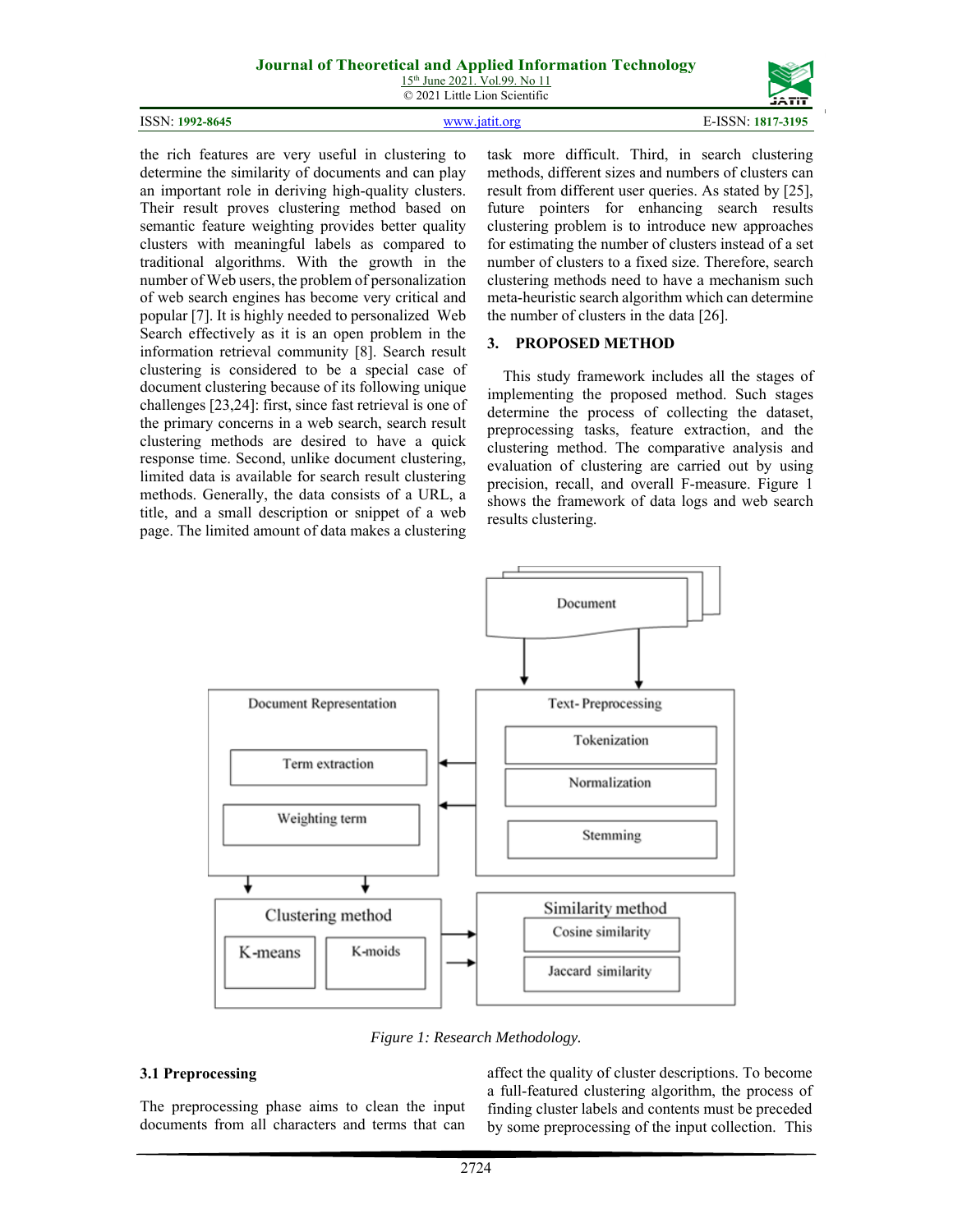| 15 <sup>th</sup> June 2021, Vol.99, No 11 |
|-------------------------------------------|
| © 2021 Little Lion Scientific             |

| ISSN:<br>1992-8645 | orc<br>ıя | $\tau \sim \sim \tau$<br>$7 - 3195$<br>5SN.<br>181<br>ъ. |
|--------------------|-----------|----------------------------------------------------------|
|                    |           |                                                          |

stage should encompass text filtering, document language recognition, stemming, and stop words identification. steps. There are three main steps in preprocessing phase; text filtering to remove HTML tags, entities, and non-letter characters, language identification, and finally stemming and stop word removal.

#### **3.2 Text representation**

Directly applying most learning algorithms to text information, in a direct way without representing, it has been proved to be impossible, due to the complex nature of the text information. Therefore, before applying the text using a machine learning method, it is essential to convert the content of a textual document to a compact representation is necessary. They are Document representation is efficiently used as a language-independent method, since they are it is independent of the meaning of the language and performs well in case of noisy text. Term Frequency  $\times$  Inverse Document Frequency (TF $\times$ IDF) weighting is also recognized as a simple method for term weighting.

$$
W_i = t f_i \cdot \log(\frac{N}{n_i})
$$

Term Frequency  $\times$  Inverse Document Frequency (TF×IDF) weighting is seen as the most popular method used for term weighting since it considers this property. By using this approach, assigning the weight of term *i* in document d to the number of times the term appears in the document is proportional, and it is in inverse proportion to the number of documents in the corpus, in which the term appears.

#### **3.3 New hybrid similarity measure**

Document clustering is the process in which similar documents are grouped to form a coherent cluster. The accuracy of clustering depends on a precise definition of the closeness between a pair of objects, in terms of either the pairwise similarity or distance. define a new similarity measure that combines several measures including cosine similarity measure, WordNet-based similarity, and corpusbased similarity.

#### **Cosine**

 Cosine similarity is one of the most well-known similarity measures which is applied to text documents such as in numerous information retrieval applications and clustering. In measuring the given two documents.  $\vec{t}_a$  and  $\vec{t}_b$ , their cosine similarity is:

$$
SIM_{C}(\overrightarrow{t_{a}}, \overrightarrow{t_{b}}). \frac{\overrightarrow{t_{a}}.\overrightarrow{t_{b}}}{|\overrightarrow{t_{a}}|*|\overrightarrow{t_{b}}|}
$$
 2

### **WordNet-based similarity**

First of all, documents p and q are analyzed to extract all the included WordNet synsets [27]. For each WordNet synset, we keep synsets and put them into the set of synsets associated with the sentence, Cp and Cq, respectively. Given Cp and Cq as the sets of concepts contained in sentences p and q, respectively, with  $|Cp| \geq |Cq|$ , the similarity between p and q is calculated as:

$$
sim_{wn}(p,q) = \frac{\sum_{c1 \in Cp} \max_{c2 \in Cq} s(c1,c2)}{|cp|}
$$
 3

Where  $s(c1, c2)$  is calculated using the ProxiGenea3 measure [28] is defined as:

$$
s(c1, c2) = \frac{1}{1 + d(c1) + d(c2) - 2 \cdot d(c0)} \tag{4}
$$

where c0 is the most specific concept that is present both in the synset path of c1 and c2. The function returning the depth of a concept is noted with d.

#### **Corpus-based similarity**

The similarity between two documents p and q is determined as:

$$
sim_c(p,q) = \frac{1}{2} \left( \left( \frac{\sum_{w \in p} \max_{w2 \in q} ws(w,w2) \cdot idf(w)}{\sum_{w \in p} idf(w)} \right) + \left( \frac{\sum_{w \in q} \max_{w1 \in p} ws(w,w1) \cdot idf(w)}{\sum_{w1 \in q} idf(w)} \right) \right)
$$

where  $\text{if}(w)$  is calculated as the inverse document frequency of word w, the semantic similarity between words is calculated as:

$$
ws(wi, wj) = \max_{ci \in wt, cj \in wt} c1, c2)
$$
6

$$
s_{cb}(c1, c2) = \frac{1}{IC(c1) + IC(c2) - 2 \times IC(LCS(c1, c2))}
$$
7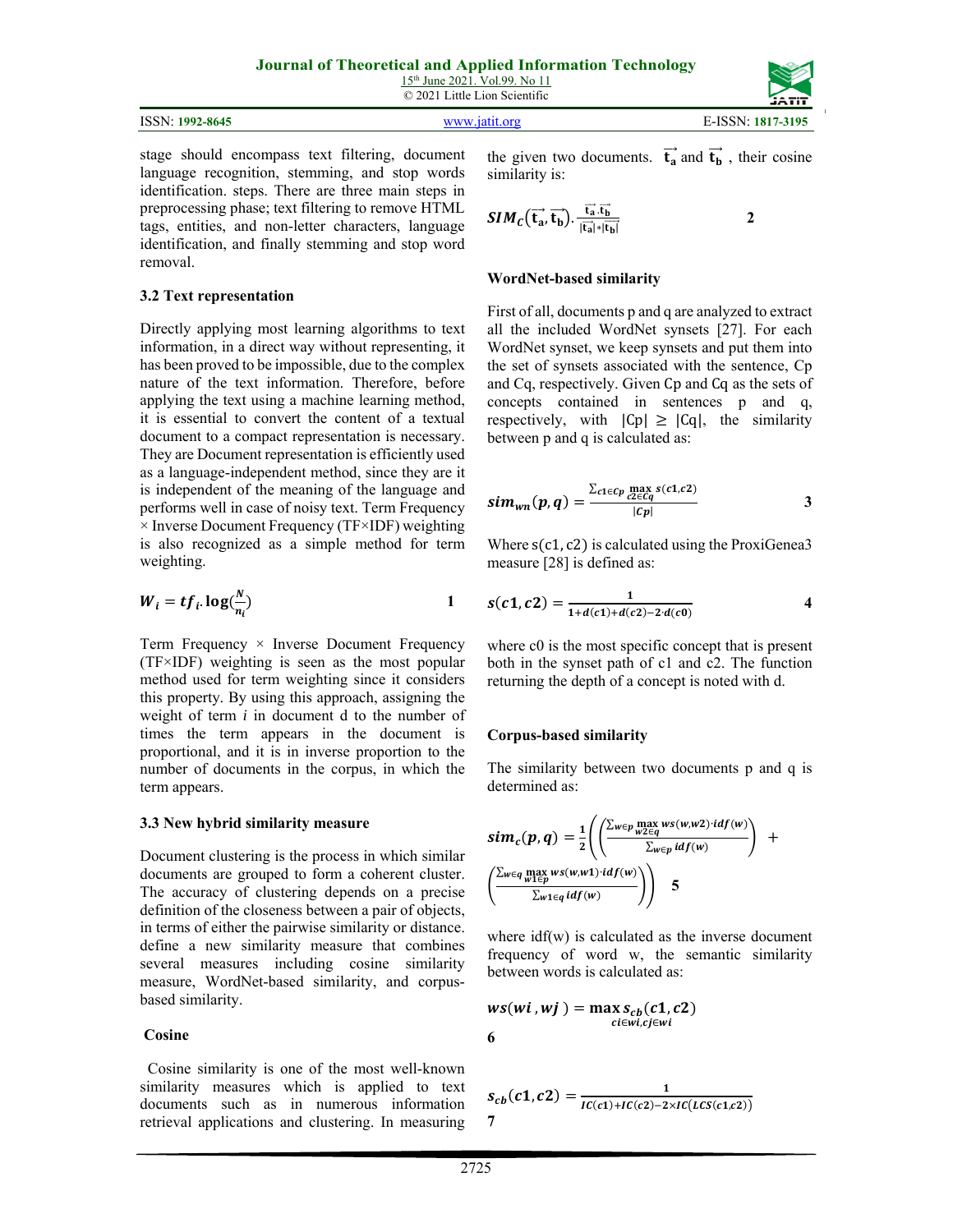15th June 2021. Vol.99. No 11 © 2021 Little Lion Scientific

ISSN: **1992-8645** www.jatit.org E-ISSN: **1817-3195**

![](_page_4_Picture_4.jpeg)

#### **Hybrid similarity measure**

 We believe that clustering documents using the clustering approach require a special similarity measure that not only considers the syntactic information (words frequencies) of the documents but also takes the semantic information into account. Consequently, this research design a new hybrid similarity method, we take the advantages of both traditional cosine similarity measure and semantic similarity measure and corpus-based similarity measure in order to improve the quality of similarity result. The similarity between two documents p and q will be computed by applying the following Equation.

 $sim_{overall}(p,q) = \lambda_1 \times sim_{wn}(p,q) + \lambda_2 \times$  $sim_c(p,q) + \lambda_3 \times sim_{cosine}(p,q)$ 

Where  $0 < \lambda < 1$ . Moreover,  $\lambda_1 + \lambda_2 + \lambda_3 = 1$ .

#### **3.4 G-K-M clustering technique**

 G-K-M algorithm used to find optimal clusters' seeds & their number according to the following. Steps

- *a). Population initialization (selects n chromosomes randomly)*
- 1). Set a radius value  $r$  randomly that can produce several clusters where  $r \leq 0.20$ , the right  $r$  value can vary from data set to the data set and is generally unknown to a data miner, the use of different  $r$  values to create different chromosomes for a GA can be useful.
- 2). selects n chromosomes randomly to select a chromosome we calculate the density of each document d of the data set as follows:

The document di having the highest density (i.e.  $Density(di) > Density(dj)$ ;  $\forall j$ ) is then chosen as the first seed Sj1, and all documents  $({di: dist(di, dj) \le r; \forall j})$ within the  *distance of di are removed from* the data set.

3). continue the selection of the subsequent seeds as long as we get a record with a density greater than a user-defined threshold T. Therefore, for an r value we get several seeds to form a chromosome Cdj.

4). repeat step 1 to 3 to form n chromosome ( each chromosome contain the different size of seeds) The number of seeds of a chromosome is randomly chosen between  $[2, \sqrt{n}]$ , where n is the number of documents.

# *b). Selection operation:*

Sort the n chromosomes in the descending order of their fitness values. We then choose the n/2 number of best chromosomes from the initial population of n chromosomes using the fitness function

*c). Fitness computation:* 

first identifies the seed S<sub>j</sub> of a cluster C<sub>j</sub>;  $\forall$ <sub>j</sub> and calculates the distance between two seeds Si and Sj to estimate the separation between the clusters, instead of calculating the average distance between all pairs of documents d\_a∈Ci an d b∈Ci. We also calculate the distance between the documents of a cluster and its seed dist(da,Si); ∀d\_a∈Ci in order to calculate the compactness of a cluster Ci.

$$
comp_j = \frac{\sum_{d_a \in cj} \text{dist(da,Sj)} }{|cj|}
$$
10

$$
sep_j = \min_{\forall i \neq j} d(Si, Sj)
$$
11

$$
Fitness_j = \sum_{\forall j}(comp_j - sep_j)
$$
12

#### *d). Crossover operation:*

We first sort the  $|r|$  chromosomes in descending order according to their fitness values. All chromosomes participate in the crossover operation pair by pair since for a crossover operation we need a pair of chromosomes. Then apply the twin removal operation on the new population made of the offspring chromosomes.

#### *e). Elitism operation:*

Elitism keeps track of the best chromosome throughout the generations and also keeps improving the quality of the population in each generation. If the fitness of the worst chromosome (i.e. the chromosome having the worst fitness among all chromosomes of the

 $Density(di) = |\{dj: dist(di, dj) \leq r; \forall j\}.$ 9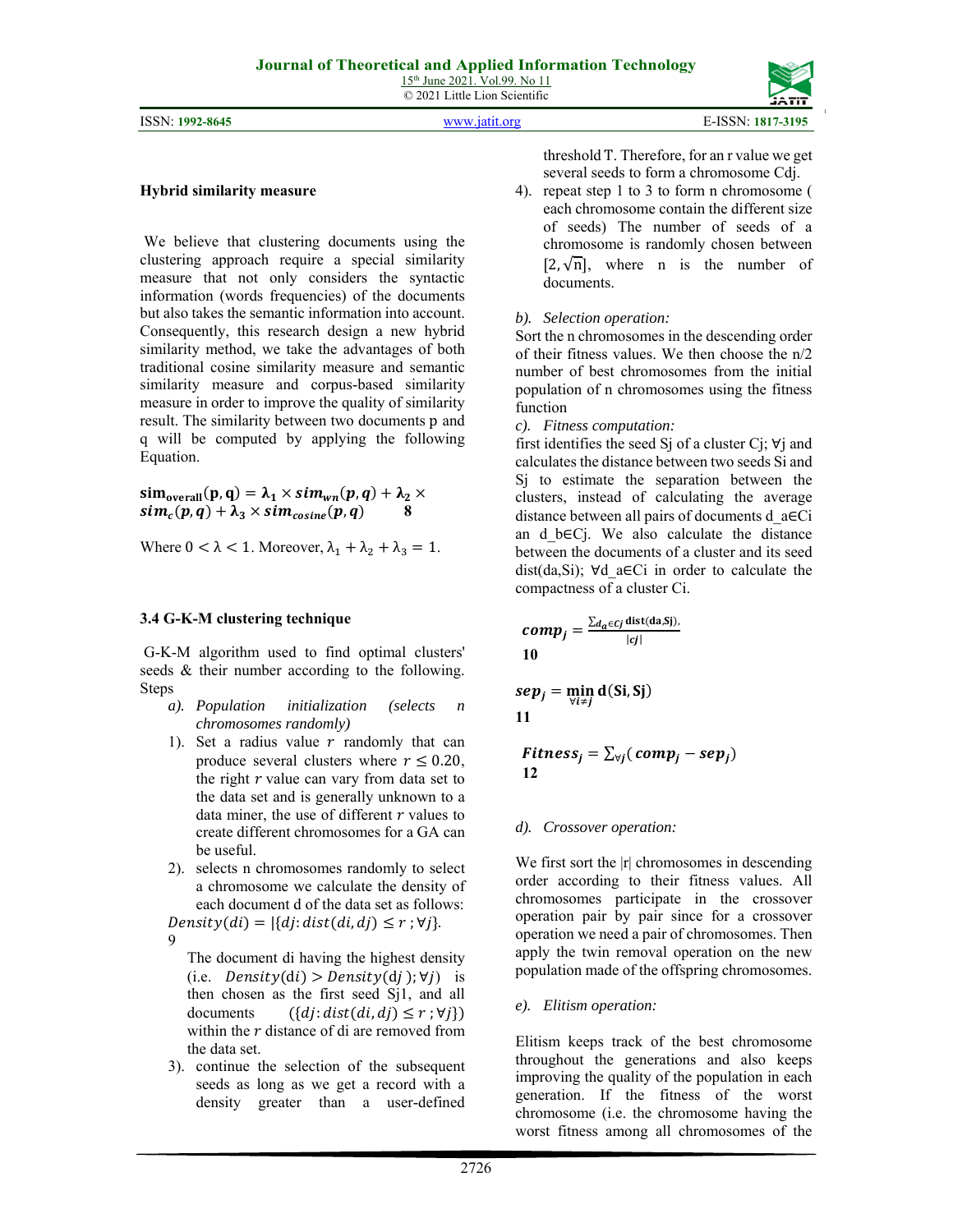15th June 2021. Vol.99. No 11 © 2021 Little Lion Scientific

| ISSN: 1992-8645 | www.jatit.org | E-ISSN: 1817-3195 |
|-----------------|---------------|-------------------|

new generation) is less than the fitness of the best chromosome Cdb then the worst chromosome is replaced by Cdb.

# *f). Mutation operation:*

The basic idea of the mutation operation is to randomly change some of the chromosomes in order to explore different solutions. While adding random changes to the chromosomes we use a probabilistic approach where a chromosome with a low fitness has a high probability of getting a random change and vice versa.

# *g). K-Means:*

We use the seeds of the best chromosome Cdb as the initial seeds of the K-Means clustering algorithm.

# **4. EVALUATION METRICS**

In this work, we evaluate the clustering method for clustering search results. Different gold standards have been used for the evaluation of search result clustering algorithms among which the most cited are: ODP-239, and MORESQUE. MORESQUE Dataset: MORESQUE (MORE Sense-tagged Queries) is a dataset designed for the evaluation of subtopic information retrieval. The dataset consists of 114 topics (i.e., queries), each with a set of subtopics and a list of 100 top-ranking documents. MORESQUE was developed as a complement to AMBIENT following the guidelines provided by its authors. The aim is to study the behavior of Web search algorithms on queries of different lengths, ranging from 1 to 4 words. MORESQUE provides dozens of queries of length 2, 3, and 4, together with the 100 top results from Yahoo! for each query

# **5. EXPERIMENTAL RESULTS**

#### **5.1 Evaluation of enhanced K-means clustering on clustering web data log**

This phase aims to evaluate the enhanced k-Means clustering method with hybrid similarity measure in terms of the ability to identify categories of data log's queries. This has been made with multiple numbers of clusters which are 3, 4 and 5 clusters. Therefore, the results of precision, recall and fannotated as in the AMBIENT dataset (overall, we tagged 11,400 snippets). We decided to carry on using Yahoo! mainly for homogeneity reasons. ODP-239 Dataset is generated from Open Directory Project with a total of 23900 documents i.e. 100 web documents for each of 239 ambiguous queries. This dataset has more ambiguous queries than AMBIENT and MORESQUE. Clusters of this dataset are very hard to distinguish as they often have similar documents, which makes this dataset more complex compared to AMBIENT and MORESQUE.

Now, in order to evaluate clustering methods, the common information retrieval metrics precision, recall, and f-measure will be used. Precision aims to evaluate the cluster based on the number of correct retrieved candidates out of the total number of retrieved candidates. Hence, we can calculate precision and recall. Precision aims to evaluate the cluster based on the number of correct retrieved candidates out of the total number of retrieved candidates. It can be calculated as follows:

$$
Precision (cluster i) =
$$
  
\n# of correct instance in cluster i  
\ntotal # of cluster i instances\n 13

Whereas, recall aims to evaluate the cluster based on the number of correct retrieved candidates out of the total number of correct instances in the dataset. It can be computed as follows:

$$
recall (cluster i) =\n# of correct instance cluster i\ntotal # of correct instances in the dataset
$$
 14

Now it can be possible to calculate the f-measure as follows:

$$
f-measure = \frac{2 \times Precision \times Recall}{Precision+Recall}
$$
15

measure will be stated with the three-cluster size which are 3, 4 and 5 clusters. Table 7.1 shows the results of this phase.

*Table 1: Evaluation results of enhanced K-means model over AQL datasets* 

| # of    | Precision | Recall | F-      |
|---------|-----------|--------|---------|
| cluster |           |        | measure |
|         | 88.44     | 90.91  | 89.66   |
|         | 94.45     | 90.59  | 92.48   |
| 5       | 89 67     | 91.76  | 90.7    |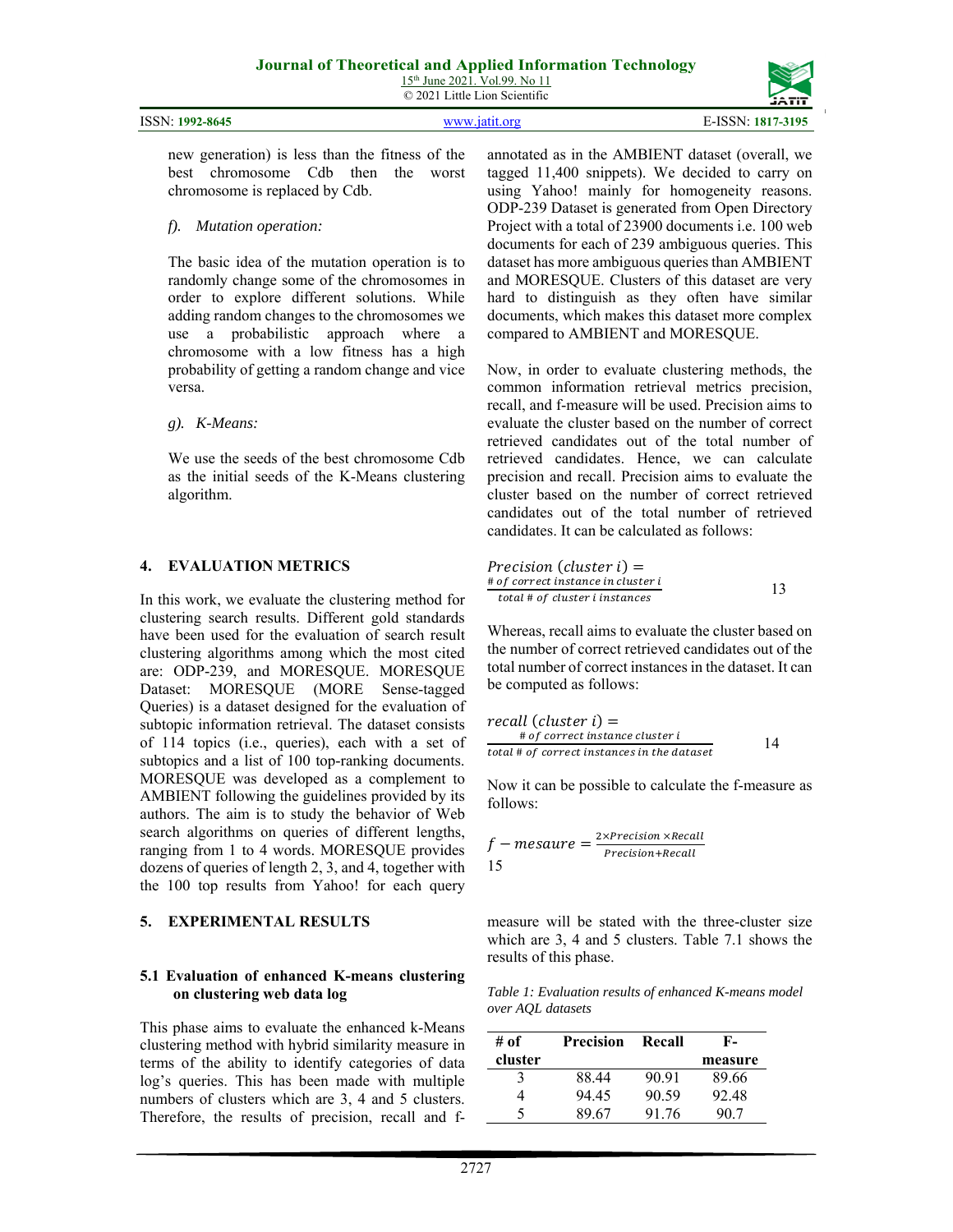| <b>Journal of Theoretical and Applied Information Technology</b> |  |
|------------------------------------------------------------------|--|
| $15th$ June 2021. Vol.99. No 11                                  |  |
| © 2021 Little Lion Scientific                                    |  |

As shown in Table 1, the precision, recall, and fmeasure have been calculated for each cluster size. The greatest values of precision, recall, and fmeasure have been obtained when the number of cluster  $k = 4$  respectively.

To compare between the performance of k-means when it uses traditional similarity measures Cosine, Dice, and Jaccard and when it uses the new hybrid similarity measure in terms of the performance. In order to establish the comparison, Table 2 shows the best performance for all traditional similarity measures and new similarity measures.

| <b>Similarity Measure</b>     | <b>Precision</b> | Recall | F-measure |
|-------------------------------|------------------|--------|-----------|
| Cosine                        | 94%              | 87%    | 90%       |
| Dice                          | 93%              | 85%    | 89%       |
| Jaccard                       | 87%              | 85%    | 86%       |
| New hybrid Similarity Measure | 94.4             | 90.5   | 92.5      |

*Table 2: Comparison between the similarity measures* 

As shown in Table 2, k-means has achieved the best performance with the new hybrid similarity measure by achieving 94%, 90%, and 92.5% of precision, recall, and f-measure respectively.

#### **5.2 Evaluation of Enhanced K-medoids clustering on clustering web data log**

This phase aims to evaluate the enhanced k-Medoids clustering method with hybrid similarity measure in terms of the ability to identify categories of data log's queries. Basically, this has been made with multiple numbers of clusters which are 3, 4, and 5 clusters. Therefore, the results of precision, recall, and f-measure will be stated with the three-cluster size which are 3, 4, and 5 clusters. Table 3 shows the results of this phase.

*Table 3: Evaluation results of enhanced K-medoids model over AQL datasets* 

| # of<br>cluster | <b>Precision</b> | Recall | F-<br>measure |
|-----------------|------------------|--------|---------------|
| 3               | 88.86            | 88     | 88.43         |
|                 | 86.19            | 94.29  | 90.06         |
| 5               | 83.96            | 91.1   | 87.38         |

As shown in Table 3, the precision, recall, and fmeasure have been calculated for each cluster size. In fact, the greatest values of precision, recall, and fmeasure have been obtained when the number of cluster  $k = 4$  respectively.

To compare between the performance of k-medoids when it uses traditional similarity measures Cosine,

Dice, and Jaccard and when it uses the new hybrid similarity measure in terms of the performance. In order to establish the comparison, Table 4 shows the best performance for all traditional similarity measures and new similarity measures.

| Table 4: Comparison between the similarity |  |
|--------------------------------------------|--|
| measures                                   |  |

| <b>Similarity</b><br><b>Measure</b>           | <b>Precision</b> | Recall | F-<br>measure |
|-----------------------------------------------|------------------|--------|---------------|
| Cosine                                        | 87%              | 83%    | 84%           |
| Dice                                          | 89%              | 84%    | 86%           |
| Jaccard                                       | 89%              | 85%    | 87%           |
| <b>New</b><br>hybrid<br>Similarity<br>Measure | 86.19            | 94.29  | 90.06         |

As shown in Table 4, k-medoids has achieved the best performance with the new hybrid similarity measure by achieving 86%, 94%, and 90 % of precision, recall, and f-measure respectively.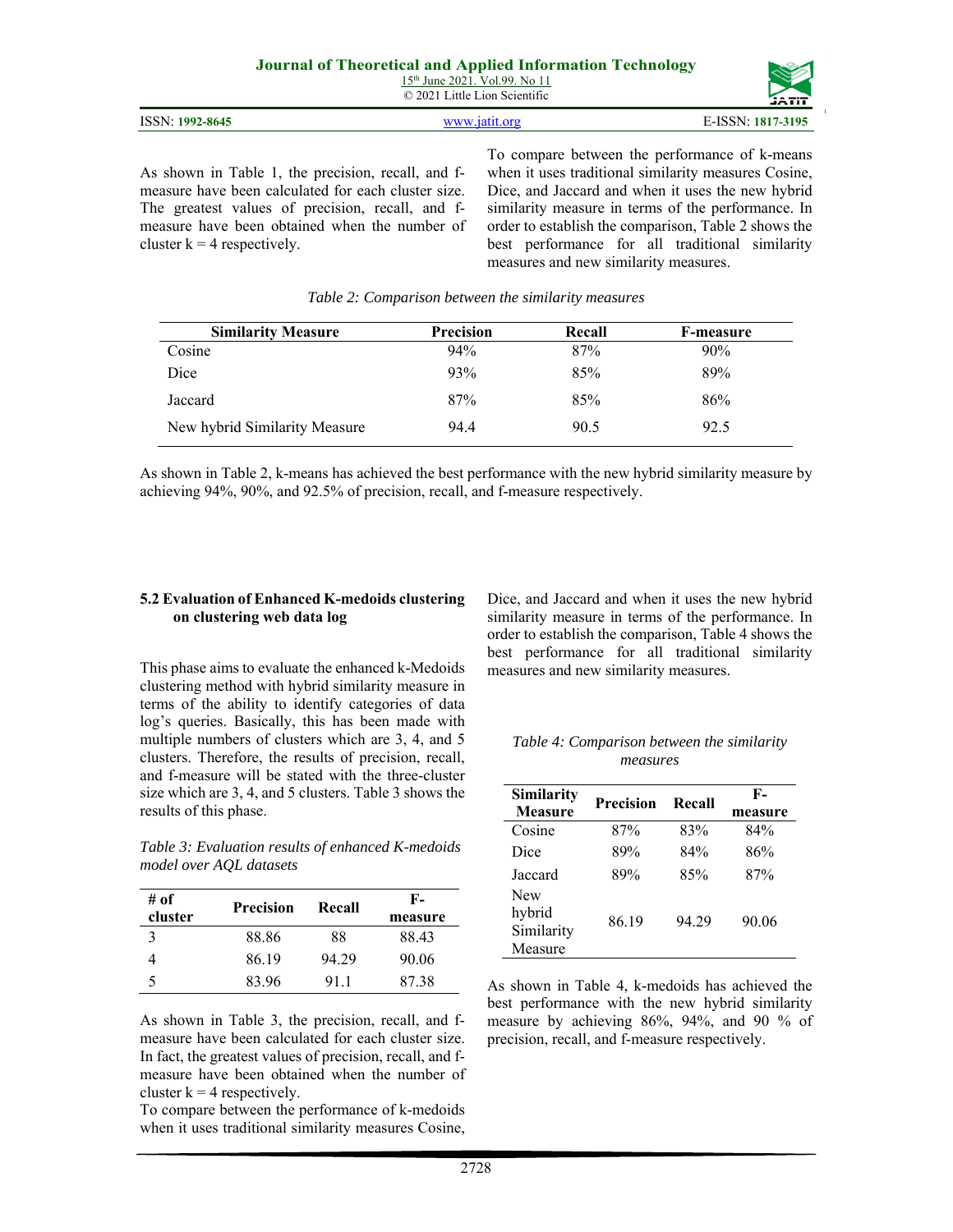| 15 <sup>th</sup> June 2021, Vol.99. No 11 |  |
|-------------------------------------------|--|
| © 2021 Little Lion Scientific             |  |

| ISSN: 1992-8645 |  |
|-----------------|--|
|                 |  |

ISSN: **1992-8645** www.jatit.org E-ISSN: **1817-3195**

#### **5.3 Evaluation of enhanced K-means and Kmedoids clustering on clustering web search results**

This subsection aims to evaluate the enhanced k-Means and k-medoids clustering methods which use a new hybrid semantic similarity measure in terms of the ability to identify categories of web search results. Search result clustering differs from classical text clustering as the partitioning shape, more precisely the distribution of the Web snippets into clusters shows evidence of some particularity. Indeed, it is well-known that subtopics on the Web are not equally distributed [29]. In this evaluation, after we tokenize and remove the stop word of the web snippet, we executed k-medoids clustering models over ODP-239 and MORESQUE datasets. Experiments are performed on two datasets. The values of precision, recall, and f-measure were computed. The results of the two algorithms over the dataset of MORESQUE and ODP-239 are depicted in Table 5. The results show our new methods k-Means and k-medoids clustering methods which use a new hybrid semantic similarity measure are found to have a statistically significant improvement over their results with traditional similarity methods on ODP-239 and MORESQUE datasets. Overall, enhanced k-medoids performed well and generally outperformed the enhanced k-means method on both ODP-239 and MORESQUE datasets.

*Table 5: Evaluation results of enhanced k-Means and k-medoids methods over MORESQUE and ODP239 datasets* 

| Model                                                  | <b>MORESQUE</b> |       |       | <b>ODP-239</b> |       |       |
|--------------------------------------------------------|-----------------|-------|-------|----------------|-------|-------|
|                                                        |                 |       |       |                |       |       |
| K means method (hybrid semantic<br>similarity measure) | 88.48           | 89.25 | 88.86 | 85.6           | 87.99 | 86.78 |
| K medoids (hybrid semantic<br>similarity measure)      | 87.73           | 92.23 | 89.92 | 87.39          | 90.59 | 88.96 |

#### **5.4 Evaluation of the proposed Gen-K Clustering Algorithms**

As discussed earlier, we propose Gen-k clustering Algorithms that are capable of automatically finding the right number of clusters and identifying the right seeds through a novel initial population selection approach. The advantages of the proposed algorithms are that they can find the actual number of clusters present in the search result. The main reason is that in search clustering methods, different sizes and numbers of clusters can result from different user queries.

Traditional centroid Based clustering methods i.e. k-Means and k- Medoids avoid having to determine the number of clusters by predefining the number of clusters. These centroid Based clustering methods are still sensitive to the selection of the initial cluster prototypes and require the number of clusters to be specified in advance. However, in search clustering methods, different sizes and numbers of clusters can result from different user queries. The number of clusters in web search clustering is generally unknown. As stated by [21]. future pointers for enhancing search results clustering problem is to introduce new approaches for estimating the number of clusters instead of a set number of clusters to a fixed size. Therefore, it is important for search clustering methods to have a mechanism that can determine the number of clusters in the data. adapt the K-means algorithm to a third-order similarity measure and propose a stopping criterion to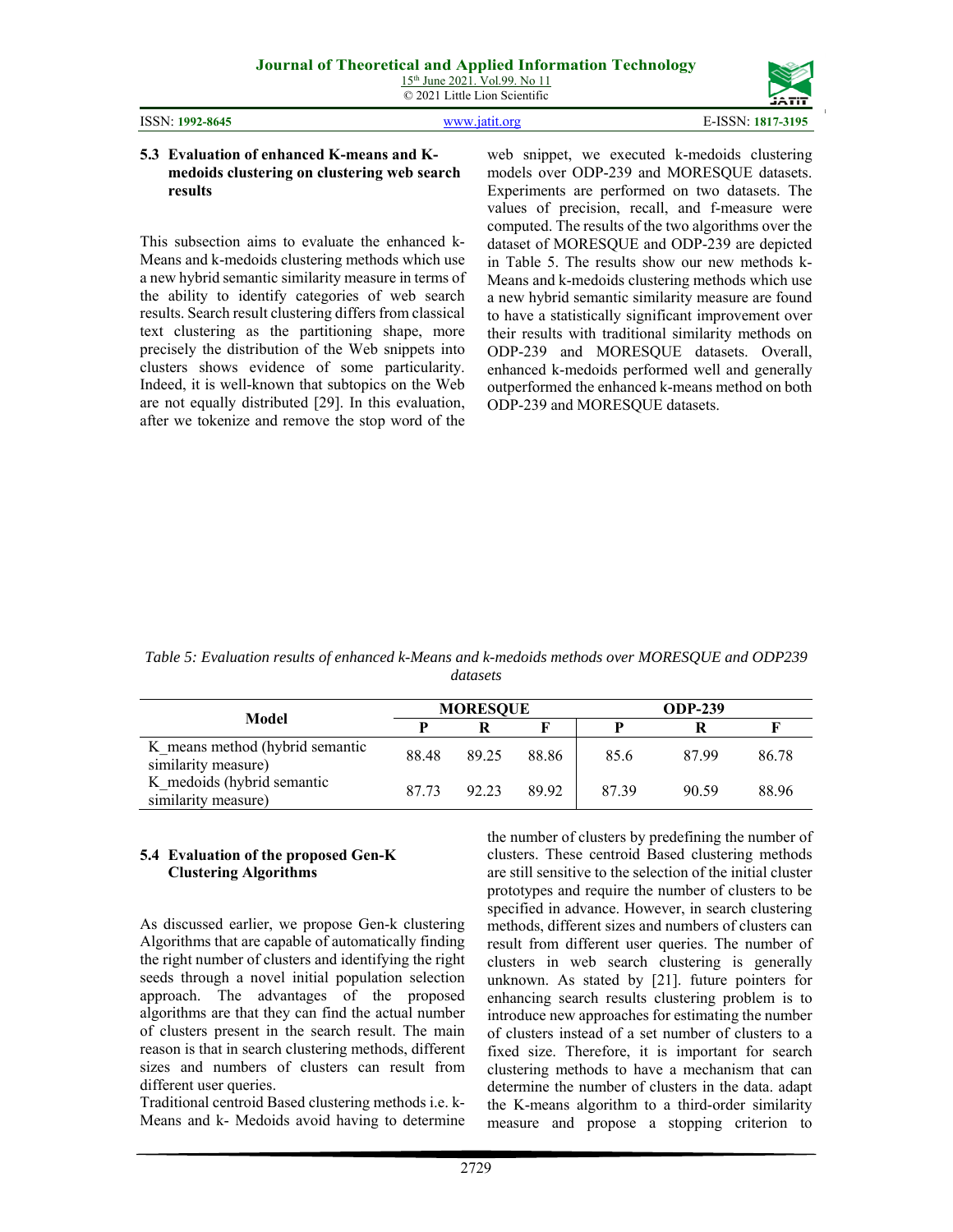# **Journal of Theoretical and Applied Information Technology**

| 15 <sup>th</sup> June 2021. Vol.99. No 11 |  |
|-------------------------------------------|--|
| © 2021 Little Lion Scientific             |  |

|                 |               | ,,,,,,               |
|-----------------|---------------|----------------------|
| ISSN: 1992-8645 | www jatit org | E-ISSN:<br>1817-3195 |

automatically determine the "optimal" number of clusters. Experiments are run over two gold standard data sets, ODP-239 *and MORESQUE* [30]*,* and show improved results overall state-of-the-art text-based SRC techniques so far. This section aims to evaluate the Gen-k clustering algorithms in terms of clustering web data log and web search results clustering. The following sub-sections illustrate each experiment based on the mentioned parameters.

#### **5.5 Evaluation of Gen-k clustering algorithms on clustering web data log**

In this section, the genetic algorithm is combined with both k-Means and k-medoids clustering to improve the cluster quality for effective personalization of web search based on clustered query sessions.

This section evaluates the Gen-k clustering algorithms (Gen-k-Means and Gen-k-medoids) in terms of the ability to identify categories of data log's queries. As described earlier, the Gen k algorithm automatically determines the "optimal" number of clusters (K). we run Gen\_k five times each since it can give a different number of clusters in different runs. The optimal number of clusters  $(K)$ fed into K-Means or k-medoids to produce clustering results Basically, the experiments are made with a different number of clusters which are 3, 4, and 5 clusters. Therefore, the results of precision, recall, and f-measure will be stated with the three cluster sizes which are 3, 4 and 5 clusters. Table 7, 6 shows the estimated number of clusters and shows present the precision, recall, and f-measure for both the methods. The result of our proposed method is remarkable as it exactly found the actual number of clusters present in the datasets.

*Table 6: Evaluation results of the Gen-k clustering algorithms (Gen-k-Means and Gen-k-medoids) over AQL datasets* 

|                 | <b>Gen-k-Means</b><br>$(K = 18)$ |       |                        |             | Gen-k-medoids<br>$(K = 18)$ |       |  |  |
|-----------------|----------------------------------|-------|------------------------|-------------|-----------------------------|-------|--|--|
| # of<br>cluster | P                                | R     | К                      | P           | R                           | Е     |  |  |
| 3               | 89.42                            |       | 88.67 89.04 89.34 90.3 |             |                             | 89.82 |  |  |
| 4               | 86.82                            | 89.79 |                        | 88.28 87.43 | 93.4                        | 90.32 |  |  |
| 5               | 84 41                            |       | 91.55 87.84 85.29      |             | 92.43                       | 88.72 |  |  |

As shown in Table 6, the Genetic algorithm has identified the near-optimal number of the cluster as  $K = 18$  for the AOL dataset using both k-means and k-medoids.

# **5.6 Evaluation of Gen-k clustering algorithms on clustering web search results**

This subsection aims to evaluate the Gen-k clustering algorithms (Gen-k-Means and Gen-kmedoids) in terms of the ability to identify categories of web search results.

Search result clustering differs from classical text clustering as the partitioning shape, more precisely the distribution of the Web snippets into clusters shows evidence of some particularity. Indeed, it is well-known that subtopics on the Web are not equally distributed.

In this evaluation, after we tokenize and remove stop words of web snippets, we executed Gen-k clustering algorithms (Gen-k-Means and Gen-kmedoids) over ODP-239 and MORESQUE datasets. Experiments are performed on two datasets. The values of precision, recall, and f-measure were computed. The results of the two algorithms over the dataset of MORESQUE and ODP-239 are depicted in Table 7.6 and Table 7.

Compare Gen-k clustering algorithms and traditional clustering algorithms in the previous paragraph shows that new Gen-k clustering algorithms (Gen-k-Means and Gen-k-medoids) methods which combine a novel genetic method and enhanced k-Means and k-medoids clustering are found to have a statistically significant improvement over traditional clustering methods results on ODP-239 and MORESQUE datasets. Overall, enhanced k-medoids performed well and generally outperformed the enhanced kmeans method on both ODP-239 and MORESQUE datasets.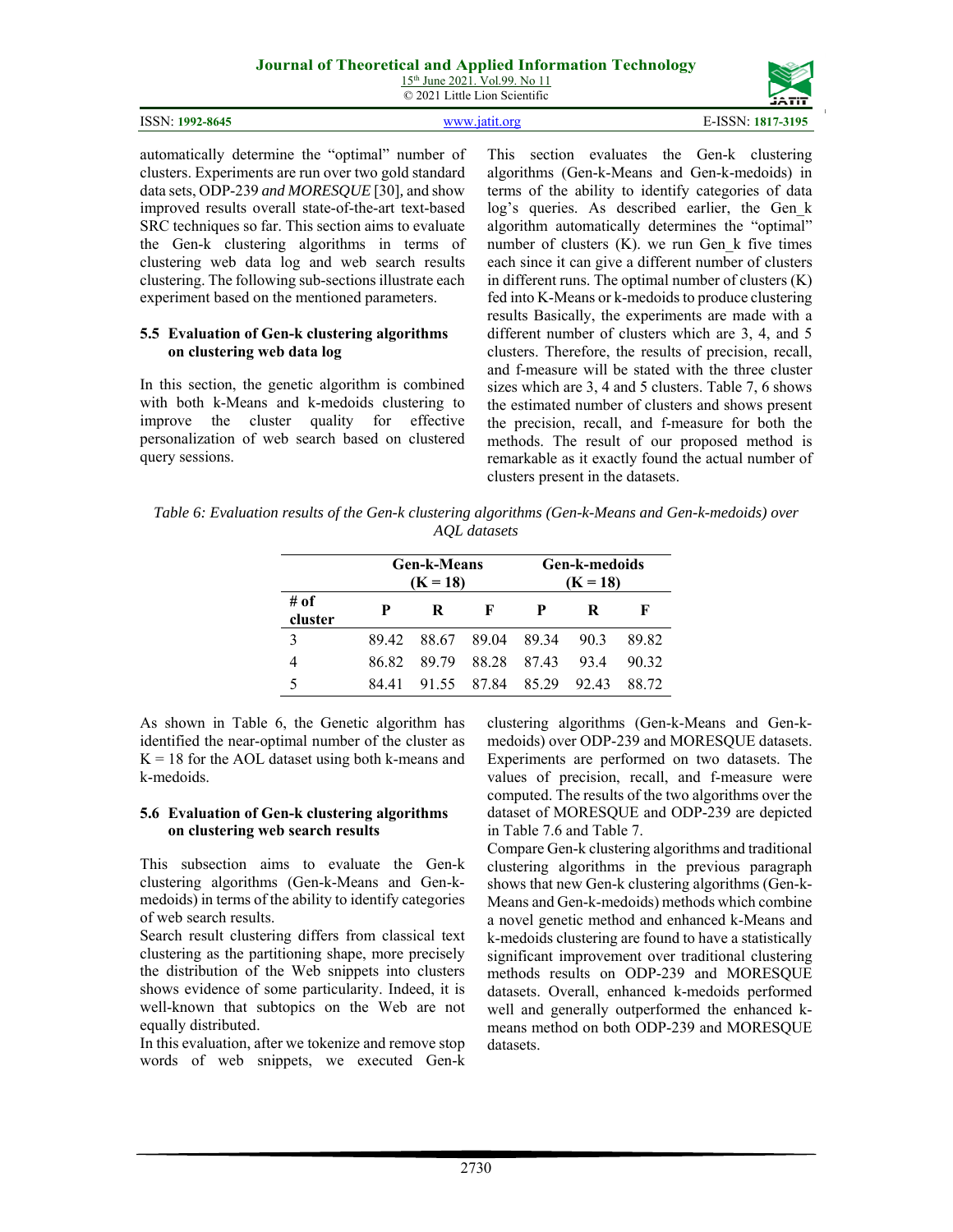| Table 7: Evaluation results of Gen-k-Means and Gen-k-medoids over MORESQUE and ODP239 datasets |  |  |
|------------------------------------------------------------------------------------------------|--|--|
|                                                                                                |  |  |

| <b>Methods</b>                                             | <b>MORESQUE</b><br>$(K = 15)$ |       |       | <b>ODP-239</b><br>$(K = 12)$ |       |       |
|------------------------------------------------------------|-------------------------------|-------|-------|------------------------------|-------|-------|
|                                                            |                               | R     |       |                              | ĸ     |       |
| Gen-K means method (hybrid<br>semantic similarity measure) | 88.48                         | 89.25 | 88.86 | 85.6                         | 87.99 | 86.78 |
| Gen-K means method (hybrid<br>semantic similarity measure) | 87.73                         | 92.23 | 89.92 | 87.39                        | 90.59 | 88.96 |

As shown in Table 7, GA has identified the near-optimal number of clusters as  $K = 15$  for MORESQUE dataset and  $K = 12$  for ODP-239 dataset.

#### **6. CONCLUSION**

This paper has provided the evaluation process of the enhanced and optimized web data clustering models for web search personalization in terms of mining data log and web search clustering. First, this chapter evaluates the enhanced k-Means and k-Medoids clustering method with hybrid similarity measure that combines several measures including cosine similarity measure, semantic similarity, and corpusbased similarity measures. Finally, this chapter evaluates Gen-k clustering algorithms (Gen-k-Means and Gen-k-medoids) in terms in terms of mining data log and web search clustering. Results show that enhanced and optimized clustering methods significantly outperformed traditional methods in both mining data log and web search clustering tasks.

# **REFERENCES**

- [1] M. I. Jalgaon, "An efficient and novel approach for web search personalization using web usage mining," *Journal of Theoretical and Applied Information Technology,* vol. 73, no. 2, 2015.
- [2] M. Sah and V. Wade, "Evaluation of Personalized Concept-Based Search and Ranked Lists over Linked Open Data," *i*n *UMAP Workshops*, 2014., Malaysia
- [3] M. Sah and V. Wade, "Personalized conceptbased search and exploration on the web of data using results categorization" in *Extended Semantic Web Conference*, May 2013, pp. 532- 547: Springer. Ireland
- [4] A. Kumar and M. Ashraf, "Personalized web search engine using dynamic user profile and clustering techniques," in *Computing for Sustainable Global Development (INDIACom), 2015 2nd International Conference on*, 1-13 March 2015, pp. 2105-2108: IEEE. India
- [5] K. W. T. Leung, D. L. Lee, and W. C. Lee, "Pmse: A personalized mobile search engine," *IEEE transactions on knowledge and data engineering,* vol. 25, no. 4, April 2013, pp. 820- 834, doi: 10.1109/TKDE.2012.23.
- [6] D. Sontag, K. Collins-Thompson, P. N. Bennett, R. W. White, S. Dumais, and B. Billerbeck, "Probabilistic models for personalizing web search," WSDM '12: Proceedings of the fifth

ACM international conference on Web search and data mining February 2012, pp. 433-442: ACM, doi.org/10.1145/2124295.2124348.

- [7] P. Kumar, R. S. Bapi, and P. R. Krishna, "SeqPAM: a sequence clustering algorithm for Web personalization," *International Journal of Data Warehousing and Mining,* vol. 3, no. 1, 2007, p. 29-53, doi: 10.4018/978-1-59904-645- 7.ch002.
- A. B. Rajmane, P. M. Patil, and P. J. Kulkarni, "Personalization of Web Search Using Web Page Clustering Technique," *World Academy of Science, Engineering and Technology, International Journal of Computer, Electrical, Automation, Control and Information Engineering,* vol. 9, no. 10, January 2015, pp. 2171-2176, doi.org/10.5281/zenodo.1124957.
- [9]. Kenneth Wai-Ting Leung, Wee Keong Ng, Dik Lee, "Personalized Concept-Based Clustering of Search Engine Queries", *Transactions on Knowledge and Data Engineering* Vol 20, No.11, 2008, pp 1505-1518, doi: 10.1109/TKDE.2008.84.
- [10]. Montserrat Batet, David Sánchez, "Leveraging synonymy and polysemy to improve semantic similarity assessments based on intrinsic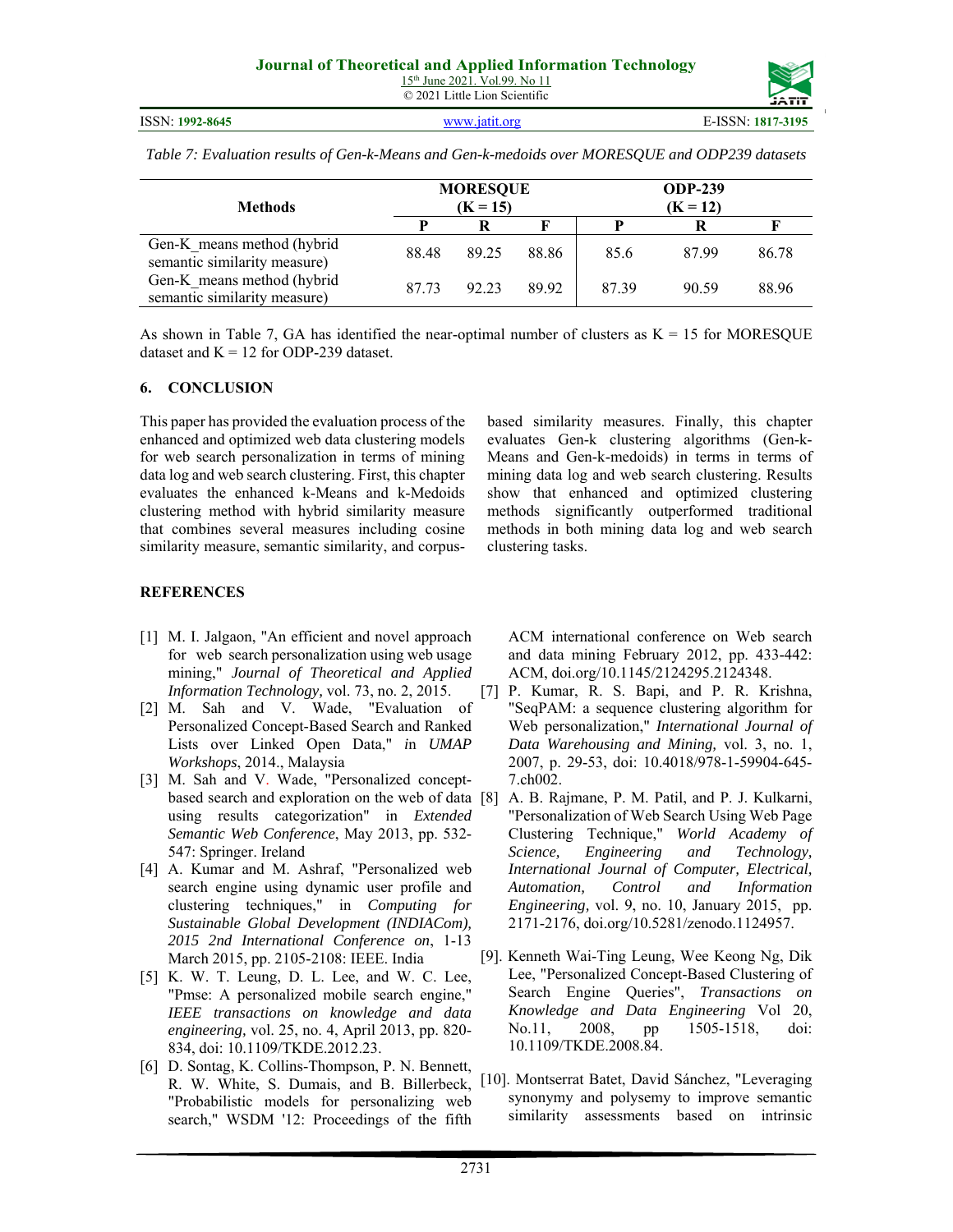![](_page_10_Picture_2.jpeg)

information content" *Artificial Intelligence Review,* Vol 53, No.3 June 2019, pp 2023–2041, doi: 10.1007/s10462-019-09725-4

- [11]. Gaël Dias Rumen Moraliyski, "Relieving Polysemy Problem for Synonymy Detection", Portuguese Conference on Artificial Intelligence: *Progress in Artificial Intelligence* 2009, doi:10.1007/978-3-642-04686-5\_50,
- [12]. Chen, C.s., Wang, T., ZHENG, W. , CHEN, J.S.. [21]. Chawla, S. 2015. "Optimization of Clusters of "Design and realization of topic search based on transferring of searching engine" *Computer Engineering and Design,* Vol 21, 2008, pp 66.
- [13]. Hatamlou, A., Abdullah, S. and Nezamabadibased on K-means and gravitational search algorithms". *Swarm and Evolutionary Computation* Vol6, 2012, pp47-52.
- [14].Chen Zhang Shixiong Xia, K-means Clustering Algorithm with Improved Initial Center, Mining, WKDD 2009", *Second International Workshop on Research Interest*, DOI: 10.1109/WKDD.2009.210
- [15]. M. Emre Celebi, Hassan A. Kingravi, Patricio [24]. Yordan P. Raykov , Alexis Boukouvalas , Fahd A. Vela, "A Comparative Study of Efficient Initialization Methods for the K-Means Clustering Algorithm", *Expert Systems with Applications* Vol.40No.1, 2013, pp 200– 210DOI: 10.1016/j.eswa.2012.07.021
- [16]. R.J. Kadhim, Bourair Sadik Mohamad Taqi, B. Shuaib, "Development a prototype of academic performance among university students", 2012, *International Journal of Independent Research and Studies*, 1(1), 39-49, January 2012, 11 Pages.
- [17]. Bourair Alattar, Norita Md Norwawi, "A personalized research engine based on correlation clustering method", *Journal of Theoretical and Applied Information Technology*  30th, . Vol.93. No.2, November 2016, pp 345- 352.
- [18]. Mansaf Alam, Kishwar Sadaf, "Web Search [27]. Davide Buscaldi, Joseph Le Roux, Jorge J. Result Clustering based on Heuristic Search and k-means", *Project: Big Data Analytics,* August 2015
- [19]. Luís Filipe da Cruz Nassif Eduardo R Hruschka Eduardo R Hruschka, "Document Clustering for

Forensic Analysis: An Approach for Improving Computer Inspection" 2013 *Transactions on Information Forensics and Security* 8(1):46-54 Follow journal DOI: 10.1109/TIFS.2012.2223679

- October Conference: Proceedings of the 14th [20]. Indumathi, D., Chitra, A. and Girthana, K.. "Search Query Expansion using Genetic Algorithm–based Clustering". *Smart CR,* Vol 3 No.1, 2013, pp14-23.
	- Web Query Sessions using Genetic Algorithm for Effective Personalized Web Search". *International Journal of Computer Applications* 122(9).
- Pour, H.. "A combined approach for clustering [22]. Mohiuddin Ahmed , Raihan Seraj, Syed Mohammed Shamsul Islam , "The k-means Algorithm: A Comprehensive Survey and Performance" *Evaluation, Electronics* 2020, 9(8), 1295; https://doi.org/10.3390/electronics9081295.
- "Conference: Knowledge Discovery and Data [23]. Wahid, Abdul, "Improving Clustering Methods By Exploiting Richness Of Text Data", URI: http://hdl.handle.net/10063/5336", 2016, *Victoria University of Wellington.*
	- Baig, Max A. Little, "What to Do When K-Means Clustering Fails: A Simple yet Principled Alternative Algorithm" *PLOS ONE* 26, 2016, doi.org/10.1371/journal.pone.0162259.
	- [25]. Youcef Djenouri, Asma Belhadi, Djamel Djenouri and Jerry Chun-Wei Lin, "Clusterbased information retrieval using pattern mining", *Applied Intelligence* 2020, doi.org/10.1007/s10489-020-01922-x, 1016.
	- [26]. Laith Abualigah , Amir H. Gandomi, Mohamed Abd Elaziz , Husam Al Hamad , Mahmoud Omari, Mohammad Alshinwan, and Ahmad M. Khasawneh, "Advances in Meta-Heuristic Optimization Algorithms in Big Data Text Clustering", *Electronics,* 2021, 10, 101. doi.org/10.3390/10,101, 1-29.
	- Garc´ıa Flores, Adrian Popescu, "LIPN-CORE: Semantic Text Similarity using n-grams, WordNet, Syntactic Analysis, ESA and Information Retrieval based Features", Second Joint Conference on Lexical and Computational Semantics (SEM), Volume 1: Proceedings of the